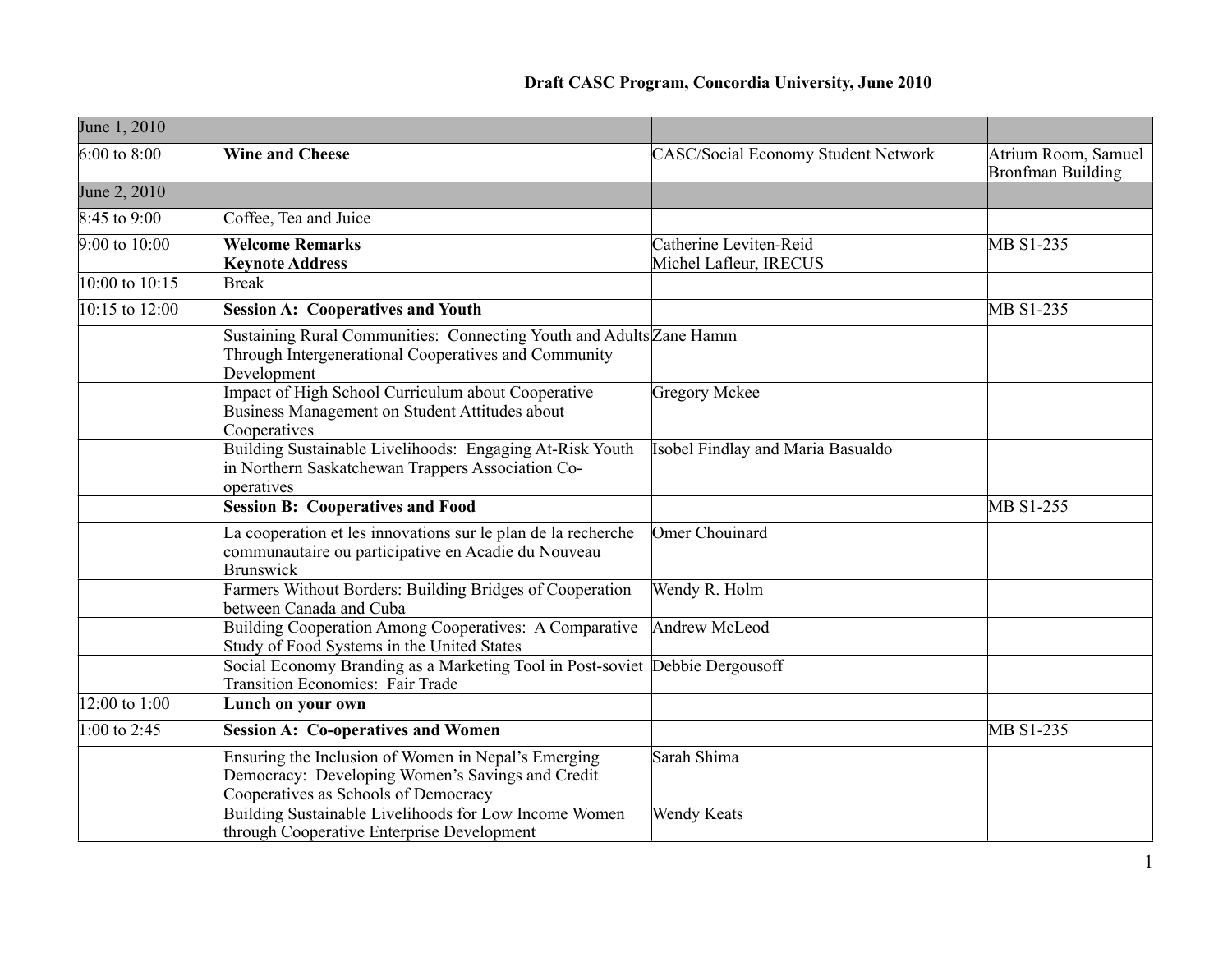|                | Women, the Social Economy and Political Economy                                                                                                                                                    | Cristine de Clercy                                                                         |           |
|----------------|----------------------------------------------------------------------------------------------------------------------------------------------------------------------------------------------------|--------------------------------------------------------------------------------------------|-----------|
|                | Gender-based Equity and Recycling Cooperatives in the ABC Neil Jacob Nunn<br>Region of Sao Paulo Brazil: Exploring Gendered Space<br>through Participatory Processes                               |                                                                                            |           |
| June 2, 2010   |                                                                                                                                                                                                    |                                                                                            |           |
| $1:00$ to 2:45 | <b>Session B: Co-operatives and the South</b>                                                                                                                                                      |                                                                                            | MB S1-255 |
|                | The Performance and Perspectives of the Argentinian<br>Cooperative Movement, 2001-2009<br>Social Economy and Sustainable Development in Argentinian Mario Raccanello, Sabrina Monasterios, Cynthia | Sabrina Monasterios, Cynthia Srnec, Maria<br>Eugenia Castelas Caruana and Miguel Gutierrez |           |
|                | <b>Public Policies</b>                                                                                                                                                                             | Srnec and Maria Eugenia Castelas Caruana,                                                  |           |
|                | Le coopératisme argentin : situation et étude de cas                                                                                                                                               | Pascale Simard                                                                             |           |
|                | The Social Innovations of Argentina's Worker-Recuperated<br><b>Workers' Cooperatives</b>                                                                                                           | Marcelo Vieta                                                                              |           |
| 2:45 to 3:00   | <b>Break</b>                                                                                                                                                                                       |                                                                                            |           |
| $3:00$ to 4:30 | <b>Session A: Cooperatives and Globalization: Best</b><br><b>Practices</b> (Panel)                                                                                                                 |                                                                                            | MB S1-235 |
|                | Introduction                                                                                                                                                                                       | Sonja Novkovic                                                                             |           |
|                | Cooperatives and Development                                                                                                                                                                       | Stephanie Guico                                                                            |           |
|                | Fair Trade and Branding                                                                                                                                                                            | Tony White and Glenn Valliere                                                              |           |
|                | Growth and Expansion                                                                                                                                                                               | Kalista Aird and Adrian Crowley                                                            |           |
|                | Session B: Co-operatives, their Workers, and Other<br><b>Stakeholders</b>                                                                                                                          |                                                                                            | MB S1-255 |
|                | People Management and Industrial Relations in the<br><b>Cooperative Movement</b>                                                                                                                   | Larry Haiven and Tom Webb                                                                  |           |
|                | Developing the Cooperative Advantage in Worker<br>Cooperatives: Creating Solidarity Among Stakeholders                                                                                             | John McNamara                                                                              |           |
|                | <b>High Transaction Costs or Successful Coordinating</b><br>Mechanisms: A Look at Multistakeholder Cooperatives                                                                                    | Catherine Leviten-Reid                                                                     |           |
| $4:30$ to 5:30 | <b>Session A: Challenging Theory</b>                                                                                                                                                               |                                                                                            | MB S1-235 |
|                | Behavioural Economics, Dual Motive Theory and the<br>Cooperative Firm                                                                                                                              | Sonja Novkovic                                                                             |           |
|                | Toward Contemporary Co-operative Studies: Perspectives<br>from Japan's Consumer Co-ops                                                                                                             | Akira Kurimoto                                                                             |           |
|                | Free Riding and Fair Trade's Fairness Framing Strategy                                                                                                                                             | Mara Fridell, Mark Hudson and Ian Hudson                                                   |           |
|                | <b>Session B: Community-University Collaborations in</b><br><b>Education</b>                                                                                                                       |                                                                                            | MB S1-255 |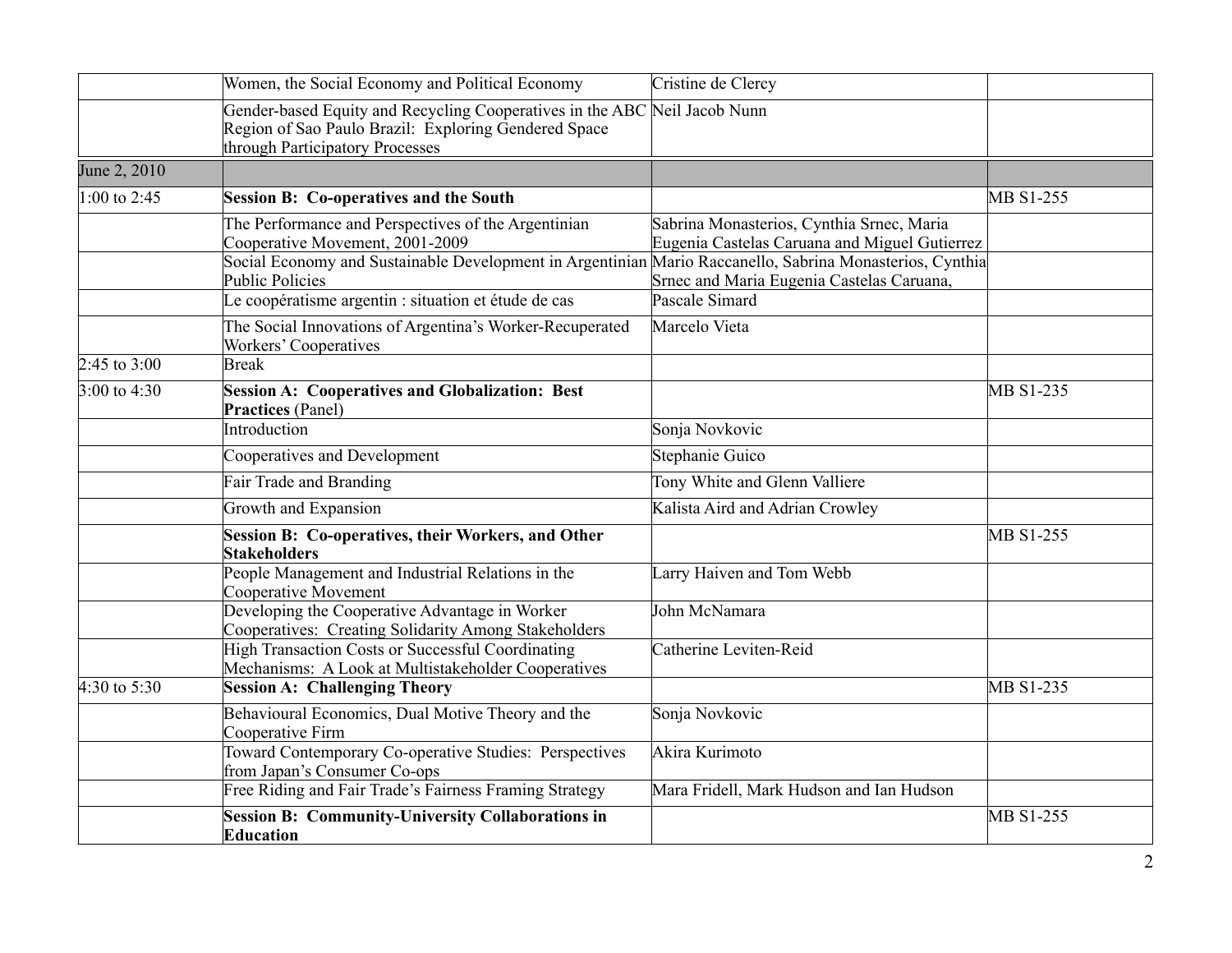|                            | Pedagogy and Paddling: Community-University<br>Collaborations in Education                                                                                                     | Gayle Broad and Sheila Gruner               |          |
|----------------------------|--------------------------------------------------------------------------------------------------------------------------------------------------------------------------------|---------------------------------------------|----------|
|                            | The Art and Science of Knowledge Mobilization                                                                                                                                  | Roger Herman                                |          |
| June 3rd, 2010             |                                                                                                                                                                                |                                             |          |
| $8:45$ to 9:00             | Coffee, Tea and Juice                                                                                                                                                          |                                             |          |
| $9:00$ to 12:15            | Governance, Strategy and Social Responsibility: Joint<br>Session of CASC and CIRIEC-Canada (Plenary;<br>simultaneous translation will be provided during this session)         |                                             | EV 1-605 |
|                            | Le tandem Président - directeur général au sein de la<br>gouvernance des caisses Desjardins                                                                                    | Michel Séguin                               |          |
|                            | Le transfert des connaissances et des pratiques de<br>responsabilité sociale des entreprises collectives: un projet de<br>recherche du CIRIEC-Canada (titre final à confirmer) | Luc Bernier                                 |          |
|                            | Le processus de planification stratégique du mouvement<br>coopératif et mutualiste québécois: vers le développement<br>d'une rente relationnelle (titre final à confirmer)     | Martine Vézina                              |          |
|                            | For Love and Money                                                                                                                                                             | Roger Spear                                 |          |
|                            | Title to be confirmed                                                                                                                                                          | Lou Hammond Ketilson                        |          |
| $12:15$ to 1:30            | Launching of the "Measuring the Co-operative Difference<br>Research Network" (light lunch provided) or lunch on your<br>own                                                    |                                             | EV 1-605 |
| $1:30$ to 3:00             | Co-operatives in Canada: Challenges in Changing Times<br>(Plenary and Joint Session with ANSER)                                                                                |                                             | EV 1-605 |
|                            | Examining the History of Caisses populaires and Credit<br>Unions: The Drivers of Change                                                                                        | Ian MacPherson                              |          |
|                            | The Changing Pattern of Non-Financial Co-operatives in<br>Canada                                                                                                               | Jack Quarter, Laurie Mook and Jennifer Hann |          |
|                            | Fair Trade Co-operatives and Inter-Cooperation                                                                                                                                 | Darryl Reed                                 |          |
| $3:00$ to 4:30             | <b>Co-operatives: Opportunities and Future Directions</b><br>Plenary and Joint Session with ANSER)                                                                             |                                             | EV 1-605 |
|                            | Is there Something Special about Cooperatives? How<br>Canadian Cooperatives Fared in the Current Economic Crisis                                                               | John Anderson                               |          |
|                            | Cooperatives in the Year 2000: An Evaluation Thirty Years<br>On                                                                                                                | Ian MacPherson                              |          |
|                            | The Image of Cooperatives: A Barrier for Community-based Dietmar Roessl<br>Co-operatives                                                                                       |                                             |          |
| 4:30 to $6:00$<br>$\alpha$ | <b>CASC AGM</b>                                                                                                                                                                |                                             | EV 1-605 |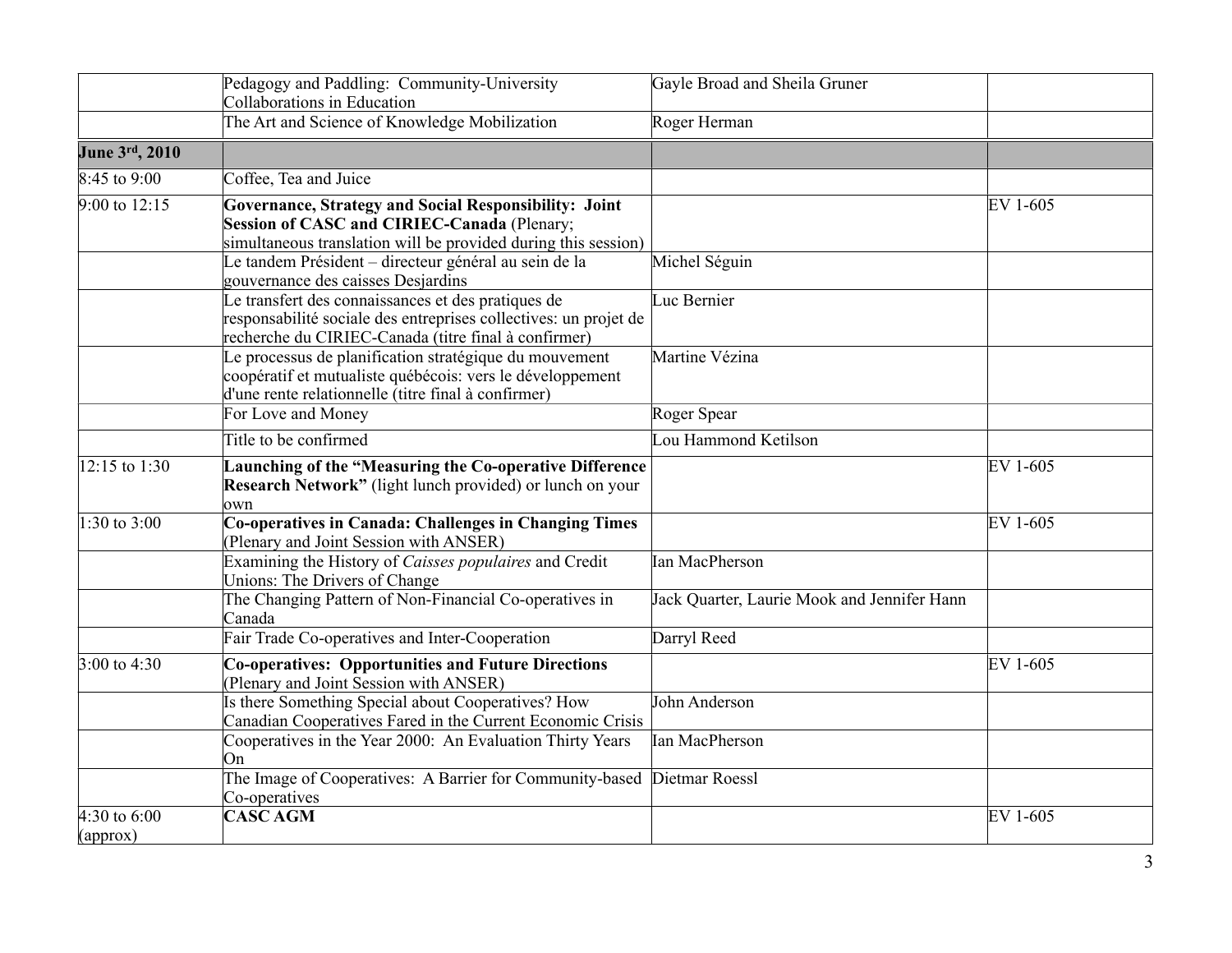| $6:00$ to 9:00        | <b>Joint Banquet with ANSER</b>                                                                                                                         |                                                    | Le Nouvel Hotel, 1740,<br>René-Lévesque Blvd<br>West |
|-----------------------|---------------------------------------------------------------------------------------------------------------------------------------------------------|----------------------------------------------------|------------------------------------------------------|
| <b>June 4th, 2010</b> |                                                                                                                                                         |                                                    |                                                      |
| $8:45$ to 9:00        | Coffee, Tea and Juice                                                                                                                                   |                                                    |                                                      |
| $9:00$ to $10:30$     | <b>Session A: Community-based Research</b>                                                                                                              |                                                    | EV 1-605                                             |
|                       | An Example of Community-based Research: The Co-<br>operative Audit Worksheet Project                                                                    | Leslie Brown, Elizabeth Hicks and Andre<br>Leclerc |                                                      |
|                       | Community-based Research in Rural Regions: Meeting the<br>Challenges and Reaping the Benefits                                                           | Gayle Broad and Linda Savory-Gordon                |                                                      |
|                       | Cooperative Knowledge: Research as a Coop and<br><b>Community Development Strategy</b>                                                                  | Michael Gertler                                    |                                                      |
|                       | <b>Session B: Cooperatives and Inclusive Communities</b>                                                                                                |                                                    | EV 6-735                                             |
|                       | La creation de valeur par une caisse Desjardins pour le<br>segment des entrepreneurs ethniques                                                          | Wassila Merkouche                                  |                                                      |
|                       | Advantages of the Multi-stakeholder Cooperative Model for<br>People with Disabilities                                                                   | Kama Soles                                         |                                                      |
|                       | <b>Building Inclusive Communities: Social Economy</b><br>Enterprises and their Role in Community Economic<br>Development                                | Lou Hammond Ketilson                               |                                                      |
| $10:30$ to $10:45$    | <b>Break</b>                                                                                                                                            |                                                    |                                                      |
| $10:45$ to 12:15      | <b>Session A: Cooperatives and Aboriginal Communities</b>                                                                                               |                                                    | EV 1-605                                             |
|                       | Bridging the Quadruple Bottom Line to Canda                                                                                                             | Jody Bauche                                        |                                                      |
|                       | On-line Database of Arctic Co-ops and Communities                                                                                                       | Ian MacPherson and Jennifer Alsop                  |                                                      |
|                       | Processus de création d'une coopérative de développement<br>d'artisanat dans les communautés Atikamekw                                                  | Karine Awashish, Marie Lequin and Yvon Dubé        |                                                      |
|                       | First Nation Cooperative Economy Development Initiative                                                                                                 | Kim Hardy                                          |                                                      |
|                       | <b>Session B: Nonprofit and Social Cooperatives</b>                                                                                                     |                                                    | EV 6-735                                             |
|                       | Cooperatives, the Law, and the Pursuit of (Non)Profit in<br>Canada                                                                                      | Robert Dobrohoczki                                 |                                                      |
|                       | Co-operatives, Community, and Economic Development -<br>Caring for Concentric Rings in the Development of Social<br>Co-ops for People with Disabilities | Joy Emmanuel                                       |                                                      |